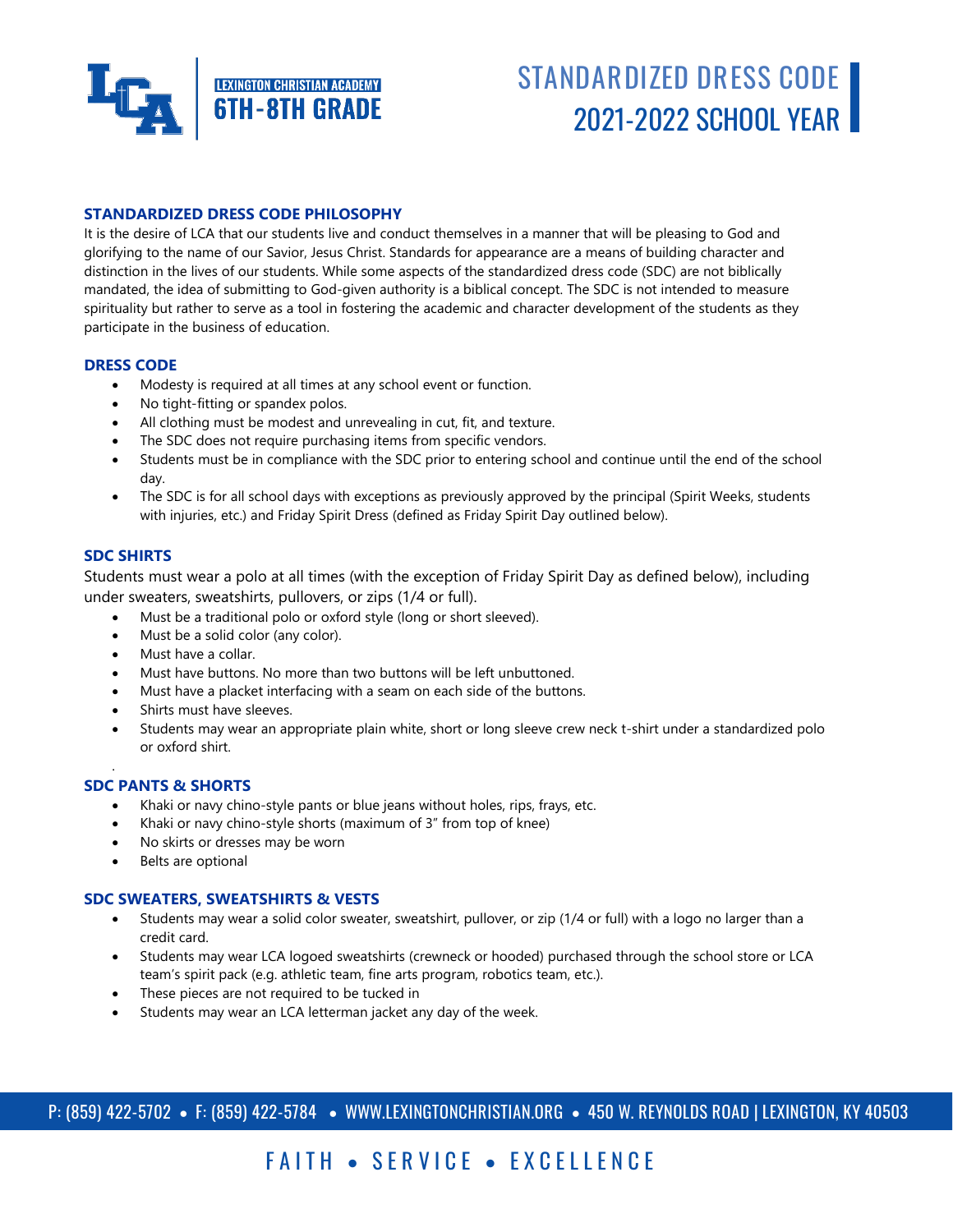

# **STANDARDIZED DRESS CODE** 2021-2022 SCHOOL YEAR

### **SDC SCARVES**

Students may wear a solid colored scarf (no patterns) of any material.

#### **OTHER REQUIREMENTS**

- Footgear (shoes or sandals) must be worn and be neat and clean.
- No outerwear is to be worn in class, excluding sweatshirt material and letterman jackets.
- Hats, hoods, bandannas, scarves, sweatbands or other pieces of cloth worn as head coverings or sunglasses must not be worn in the building.
- Fads, trends, innovative fashions, extreme hairstyles/hair color, jewelry, make-up and/or clothing, which the principal deems to be potentially disruptive or inappropriate, will not be allowed.
- Visible pierced jewelry is only allowed in the ears for girls. No visible pierced jewelry is allowed for boys.
- No visible tattoos are allowed.
- School attire must be free of suggestive words/pictures, offensive advertisements, holes or frayed designs.
- Boys' hair is not to exceed the middle of the ear on the sides, top of the collar on the back, and top of eyebrows on the front. Facial hair (goatee, beard, and moustache) is not allowed.

#### **FRIDAY SPIRIT DAY**

- On Friday, students may wear an LCA shirt purchased through the school store or LCA team's spirit pack (e.g. athletic team, fine arts program, robotics team, etc.).
- Students may wear SDC pants, shorts, or blue jeans.
- Students may also wear a SDC shirt and jeans on Friday.

#### **DRESS UP DAYS**

Dress up days will be announced in advance. The school principal will outline the dress code.

#### **DRESS DOWN DAYS**

 Dress down days will be announced in advance. The school principal will outline the dress code. This includes school-wide or individual class activities (e.g. service day, field trips, etc.).

#### **INJURED STUDENT DRESS CODE**

- If a student has been injured and cannot dress per the SDC due to a cast, medical boot, splint, etc., then the student or family must make a written request to the school principal/assistant principal in order to dress according to the modifications listed below.
	- LCA colored sweatpants (royal blue, gray, black or white).
	- Solid-colored spandex or leggings covered with LCA colored (royal blue, gray, black or white) baggy athletic shorts.
	- LCA Spirit Day top purchased through the school store or team's spirit pack.

P: (859) 422-5702 • F: (859) 422-5784 • WWW.LEXINGTONCHRISTIAN.ORG • 450 W. REYNOLDS ROAD | LEXINGTON, KY 40503

## FAITH • SERVICE • EXCELLENCE